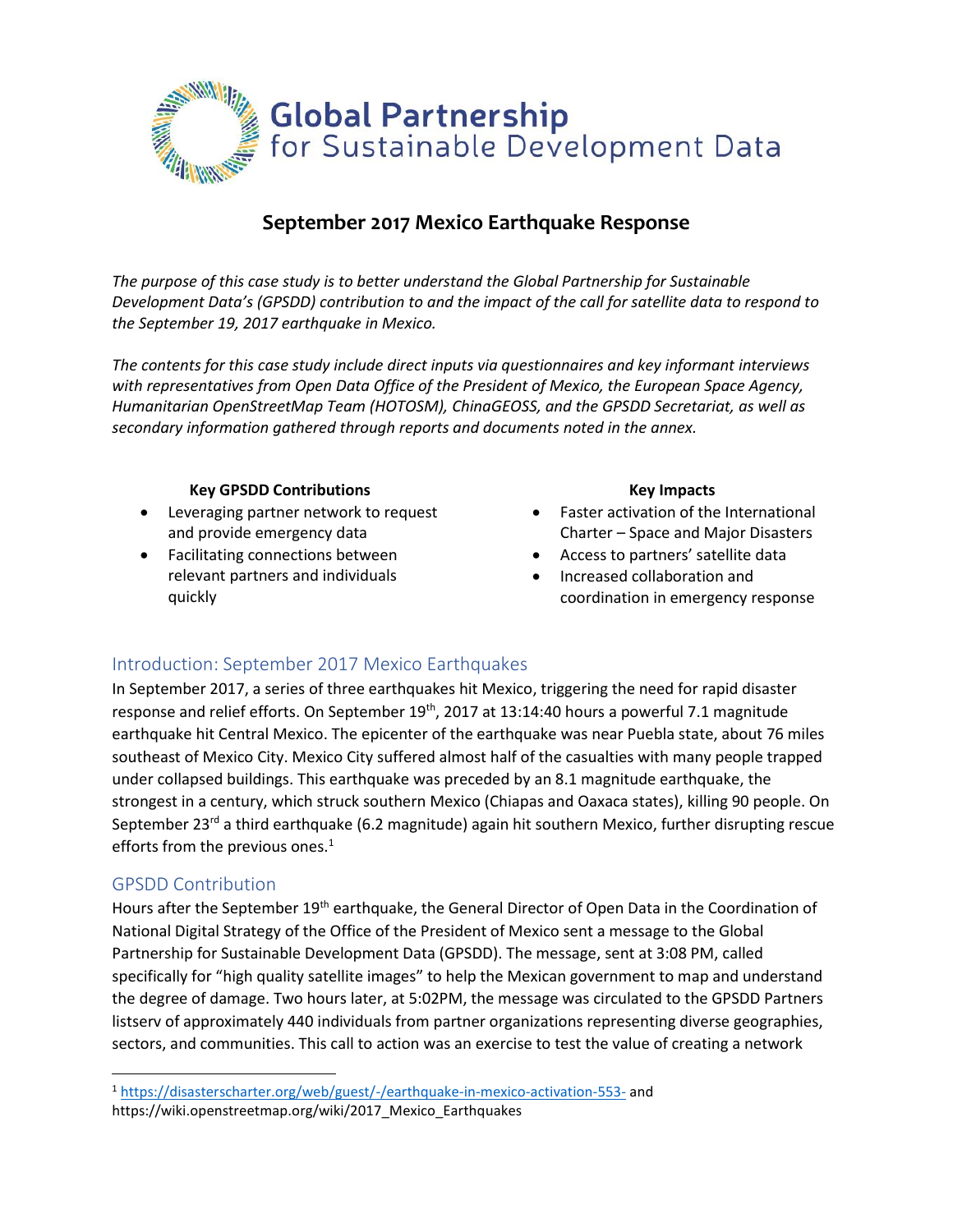

bound by the spirit of collaboration and service to improving data ecosystems for sustainable development data.

Within minutes of the email being circulated, GPSDD partners engaged with each other and the Mexican government by forwarding the message, connecting directly with the Mexican government, and offering solutions and resources. In this sense, GPSDD played a key role in connecting the data users with the data providers. While this is not an exhaustive list of all the partners who engaged with the call to action, this table provides a list of the partners that the GPSDD Secretariat was able to track via e-mail and phone exchanges:

| <b>United Nations Population Fund</b><br>(UNFPA) - International and<br>Mexican teams | OpenStreetMap Community -<br>Latin America and Colombia                                                        | Sustainable Development<br><b>Solutions Network</b>                                      |
|---------------------------------------------------------------------------------------|----------------------------------------------------------------------------------------------------------------|------------------------------------------------------------------------------------------|
| UK Department of International<br>Development<br>GeoCensos                            | Group on Earth Observations<br>(GEO), Asia-Oceania GEOSS<br>Initiative (AOGEOSS) and<br>ChinaGEOSS Data Portal | Center for International Earth<br><b>Science Information Network</b><br>(CIESIN)<br>Esri |
| Humanitarian OpenStreetMap                                                            | <b>European Space Agency</b>                                                                                   | <b>BlackShore</b>                                                                        |
| OpenStreetMap Mexico                                                                  | <b>INDEX: Design to Improve Life</b>                                                                           | Arthur's Legal                                                                           |
| Flowminder                                                                            | Tableau                                                                                                        | Catapult                                                                                 |

## Impacts

 $\overline{\phantom{a}}$ 

The two key impacts identified as a result of GPSDD's response to the call for satellite data are timing and access, which are demonstrated through the three partner responses illustrated below.

## **Activation of the International Charter – Space and Major Disasters**

"The Charter is an international collaboration between the owners and operators of Earth observation missions to provide rapid access to satellite data to assist rescue authorities in the event of a natural or manmade disaster."<sup>2</sup> While there are several ways in which the charter can be activated, it must be done through the official process, after which satellite data is made available to the requesting government. Please refer to Figure 1 for more information on the workflow process from activation to data-dissemination.

In response to GPSDD's circulation of the call for satellite data, the European Space Agency (ESA) responded within two hours, with the notification that the appropriate channels had been tapped into

<sup>2</sup> https://disasterscharter.org/web/guest/about-the-charter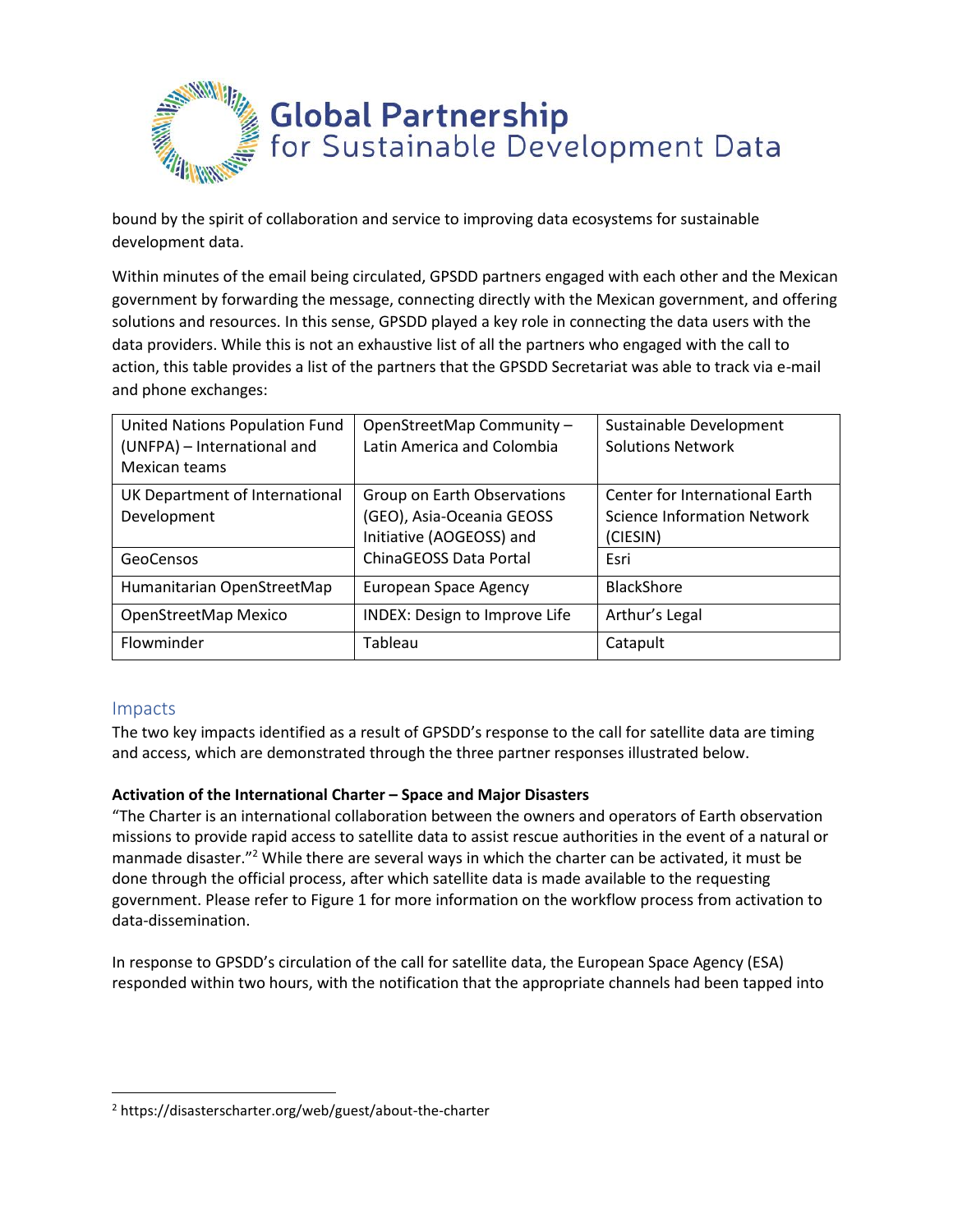

to start the official process for activation. ESA is currently the chair for the Charter. The charter was officially activated on September 20, 2017 at 3:00 UTC by UNITAR-UNOSAT<sup>3</sup>, on behalf of UNOCHA<sup>4</sup>.

In addition, ESA also facilitated the activation of Copernicus Emergency Management Service which provides "information for emergency response in relation to different types of disasters, including meteorological hazards, geophysical hazards, deliberate and accidental man-made disasters and other humanitarian disasters as well as prevention, preparedness, response and recovery activities."<sup>5</sup>

### **Direct Provision of Satellite Data**

In response to the GPSDD circulated e-mail, the Group on Earth Observations (GEO) forwarded the call for satellite data to the members of their network and got a response from ChinaGEOSS. ChinaGEOSS harvests and integrates remote sensing data from China's satellite operators and provides data response services to users globally. ChinaGEOSS was then connected directly to the Director of Open Data, Mexico, to obtain the area of interest in the disaster area and provide the relevant data.

This interaction demonstrates how the gap between the data user and the provider was connected, and how high-resolution satellite images were delivered rapidly in response to an urgent request. In the information and value chain, both GPSDD and GEO served as brokers. ChinaGEOSS, as a consortium of China satellite operators and with Disaster Data Response Mechanism in place, organized observation in targeted areas and provision of data.

Similarly, Humanitarian OpenStreetMap (HOTOSM) responded to the e-mail within three hours indicating that they were checking with their satellite imagery partners on resources they could provide and offering to ask their volunteers to digitize detailed building footprints in priority areas to be used as a base for future damage analysis. Within 48 hours of that communication, OpenStreetMap México followed up with a confirmation that their partner Digital Globe had provided the images, closing the loop with the Director of Open Data, HOTOSM, and GPSDD.

### **Humanitarian Mapping for Disaster Response**

In parallel with GPSDD's circulation of call for assistance, OpenStreetMap Mexico connected directly with the Director of Open Data within an hour of the earthquake to offer humanitarian mapping support and collaborate on identifying and mapping target areas. The OpenStreetMap Mexico Team, and volunteers within the Mexican community of HOTOSM were already in the process of crowdsource mapping the areas affected by the first earthquake. The crowdsourced geographical open data created by HOTOSM volunteers is available in real time. In response to the second earthquake on September 19, OpenStreetMap México put out a call via social media for volunteers to help in visualization and data

l

<sup>&</sup>lt;sup>3</sup> United Nations Institute for Training and Research (UNITAR) – UNITAR's Operational Satellite Applications Programme (UNOSAT)

<sup>4</sup> United Nations Office for Coordination of Humanitarian Affairs

<sup>5</sup> http://emergency.copernicus.eu/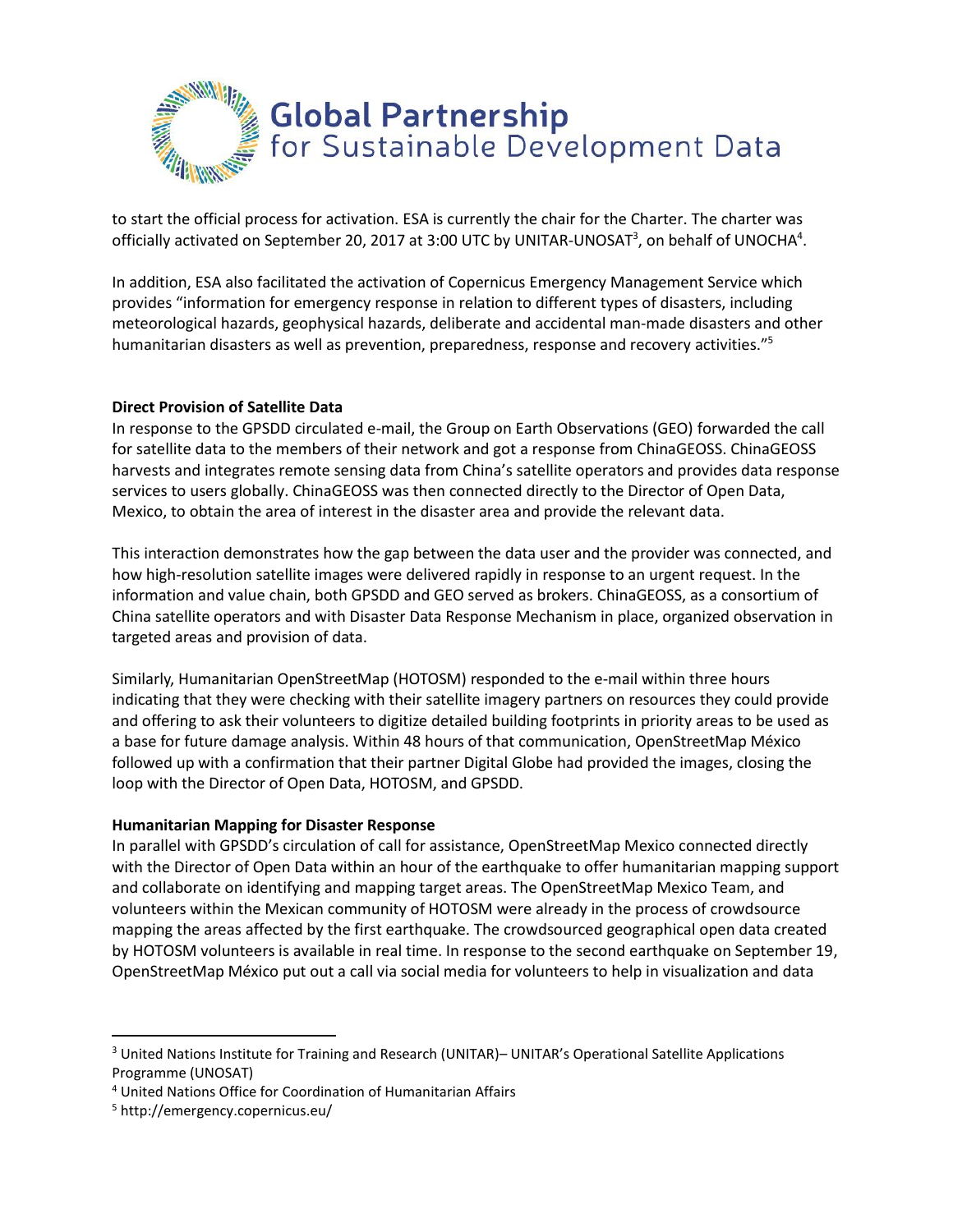

analysis. This resulted in the group growing from 11 people to more than 150 people creating maps and data analysis in a few days.<sup>6</sup>

## **Collaboration and Coordination**

Based on the disaster management experiences of the September 2017 earthquakes, the primary stakeholders in Mexico identified a need to strengthen coordination and collaboration around the use of open data and technology in disaster response. As a result, the National Coordination of Civil Protection, the National Center for Disaster Prevention (CENAPRED), and the National Digital Strategy Coordination (CEDN) of the Office of the Presidency, organized a Dialogue Tables event that brought together more than 40 representatives from the government, private sector, and civil society who were involved in the support and rescue tasks of the September earthquakes.<sup>7</sup> One of the key outcomes of this exercise was the identification of the need to create a permanent Working Group within the National Emergency Committee to establish an official multi-stakeholder collaboration mechanism on data and technology issues in cases of disaster, inside the National Committee of Civil Protection. In addition, the discussion identified the need to create a unique information system that allows to identify, standardize, and maintain priority data in an updated manner. As a response, the data portal [datos.gob.mx](http://www.datos.gob.mx/) was established as a platform to publish and share strategic data in open formats and in real time.

 $\overline{a}$ 

<sup>6</sup> <http://www.openstreetmap.mx/2017/10/mexico-earthquakes17/>

<sup>7</sup> https://datos.gob.mx/blog/gobierno-industria-privada-y-sociedad-civil-conversan-sobre-el-uso-de-datosabiertos-y-tecnologia-en-caso-de-desastre?category=noticias&tag=energia-y-medio-ambiente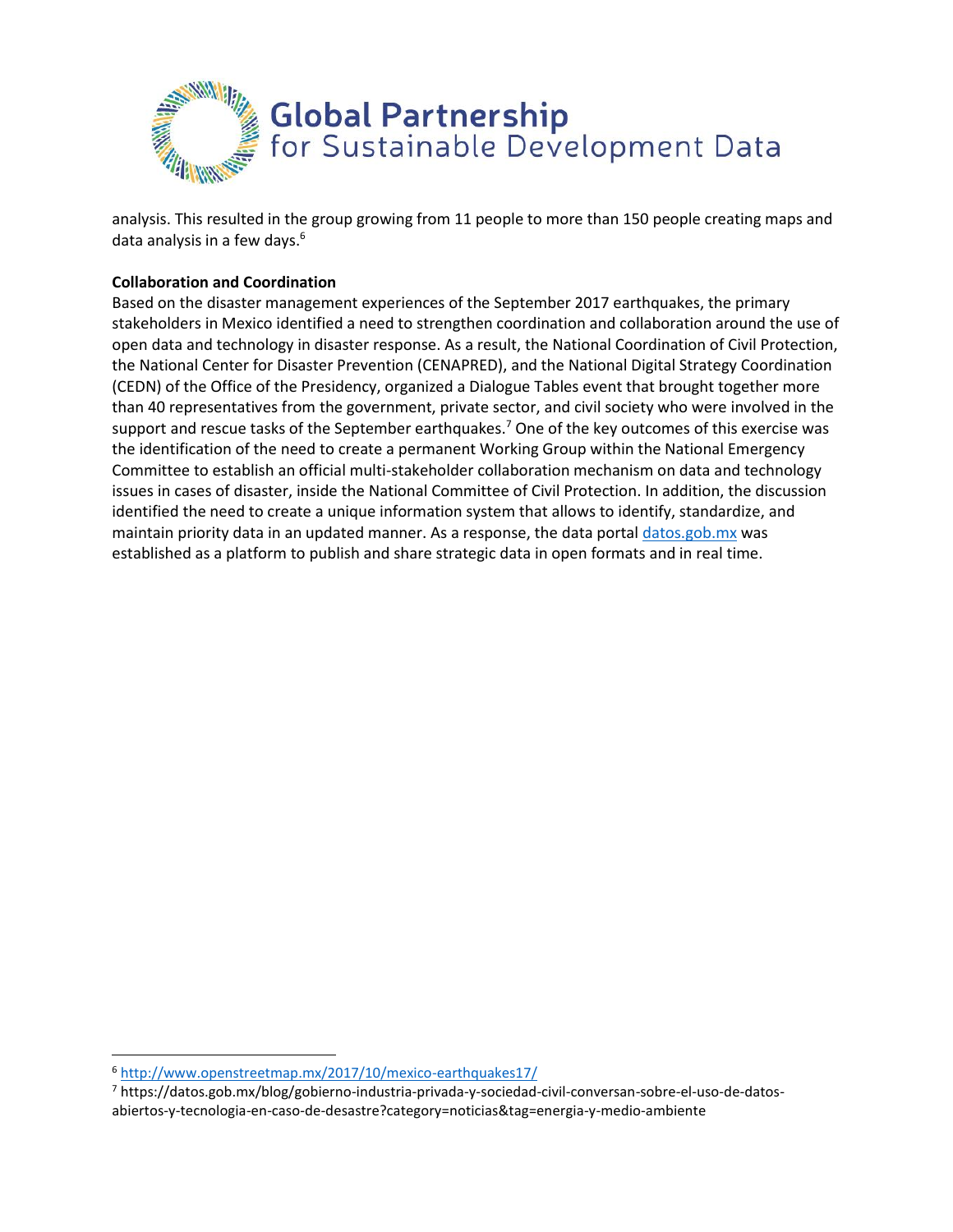



Figure 1: Charter Operational Loop<sup>8</sup>

 $\overline{\phantom{a}}$ 

<sup>8</sup> https://disasterscharter.org/web/guest/activating-the-charter